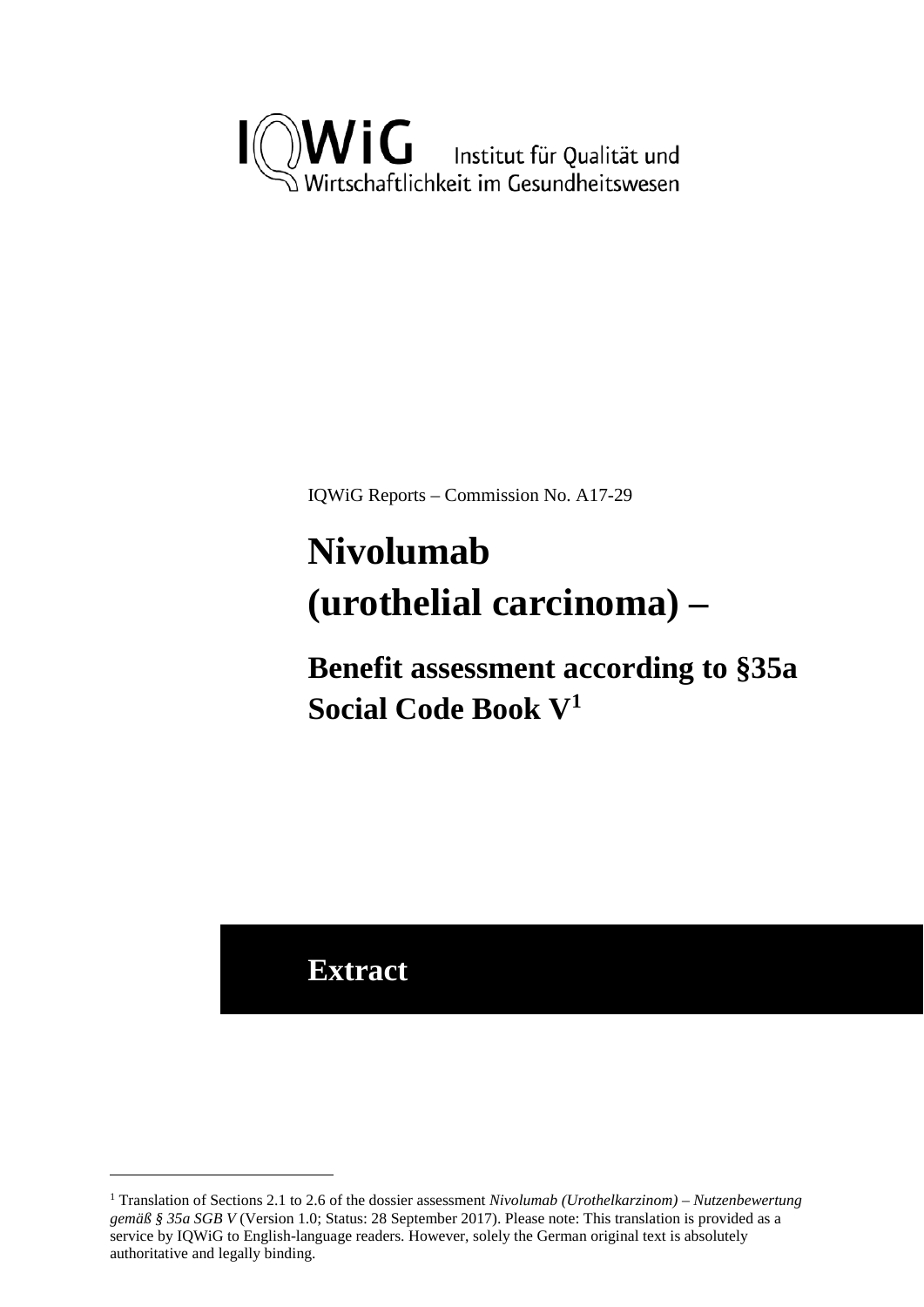# Publishing details

# **Publisher:**

Institute for Quality and Efficiency in Health Care

### **Topic:**

Nivolumab (urothelial carcinoma) – Benefit assessment according to §35a Social Code Book V

**Commissioning agency:**  Federal Joint Committee

**Commission awarded on:**  3 July 2017

**Internal Commission No.:**  A17-29

#### **Address of publisher:**

Institut für Qualität und Wirtschaftlichkeit im Gesundheitswesen Im Mediapark 8 50670 Köln Germany

Phone: +49 221 35685-0 Fax: +49 221 35685-1 E-mail: [berichte@iqwig.de](mailto:berichte@iqwig.de) Internet: [www.iqwig.de](http://www.iqwig.de/)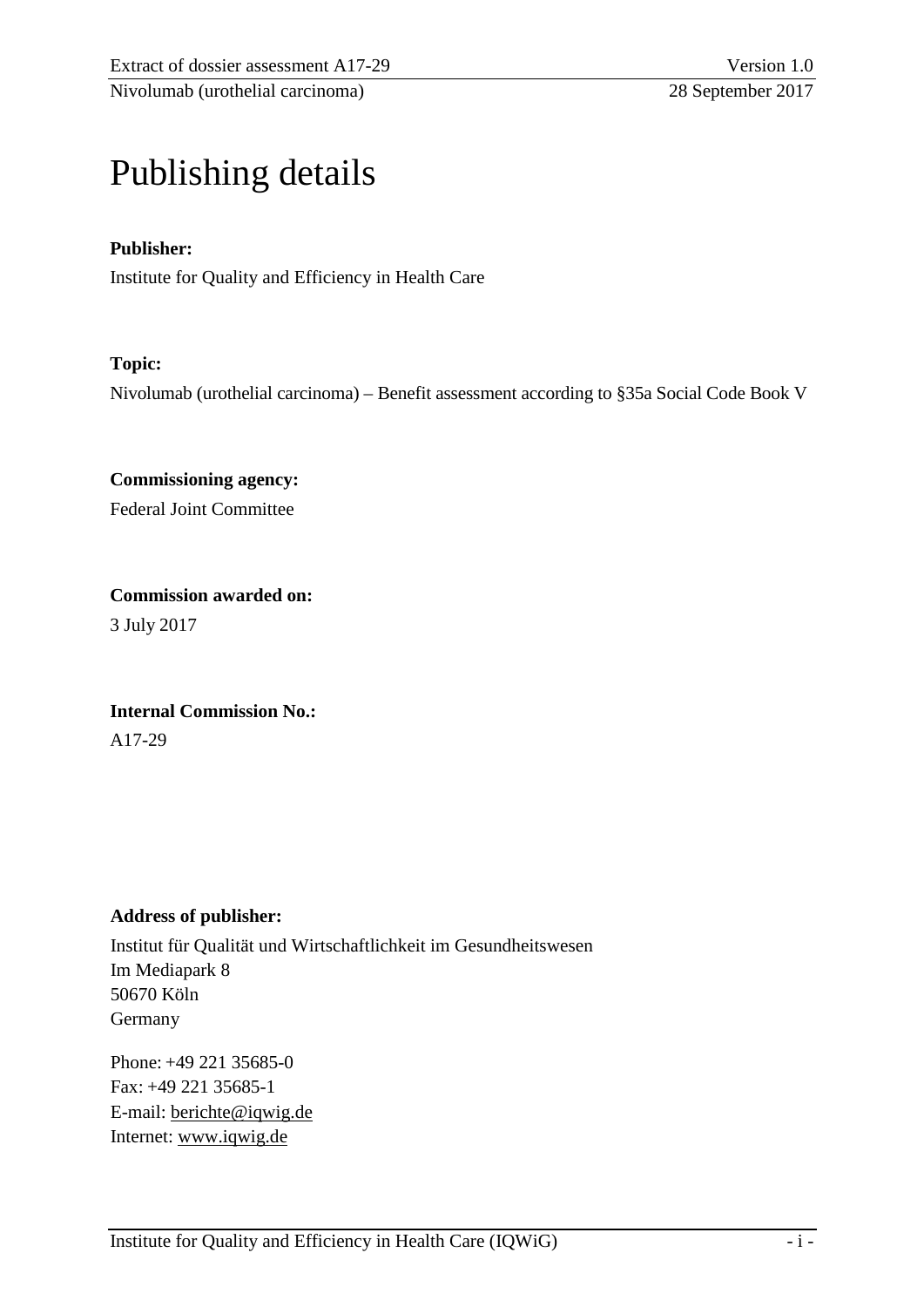# **Medical and scientific advice:**

Christoph F. Dietrich, Caritas Hospital, Bad Mergentheim, Germany

IQWiG thanks the medical and scientific advisor for his contribution to the dossier assessment. However, the advisor was not involved in the actual preparation of the dossier assessment. The responsibility for the contents of the dossier assessment lies solely with IQWiG.

#### **IQWiG employees involved in the dossier assessment[2](#page-2-0):**

- **Teresa Labahn**
- **Ulrike Mikulić**
- Catharina Brockhaus
- Gertrud Egger
- Simone Johner
- Marco Knelangen
- Christopher Kunigkeit
- **Miriam Luhnen**
- Beate Wieseler

<u>.</u>

**Keywords:** nivolumab, urologic neoplasms, carcinoma – transitional cell, benefit assessment

<span id="page-2-0"></span><sup>&</sup>lt;sup>2</sup> Due to legal data protection regulations, employees have the right not to be named.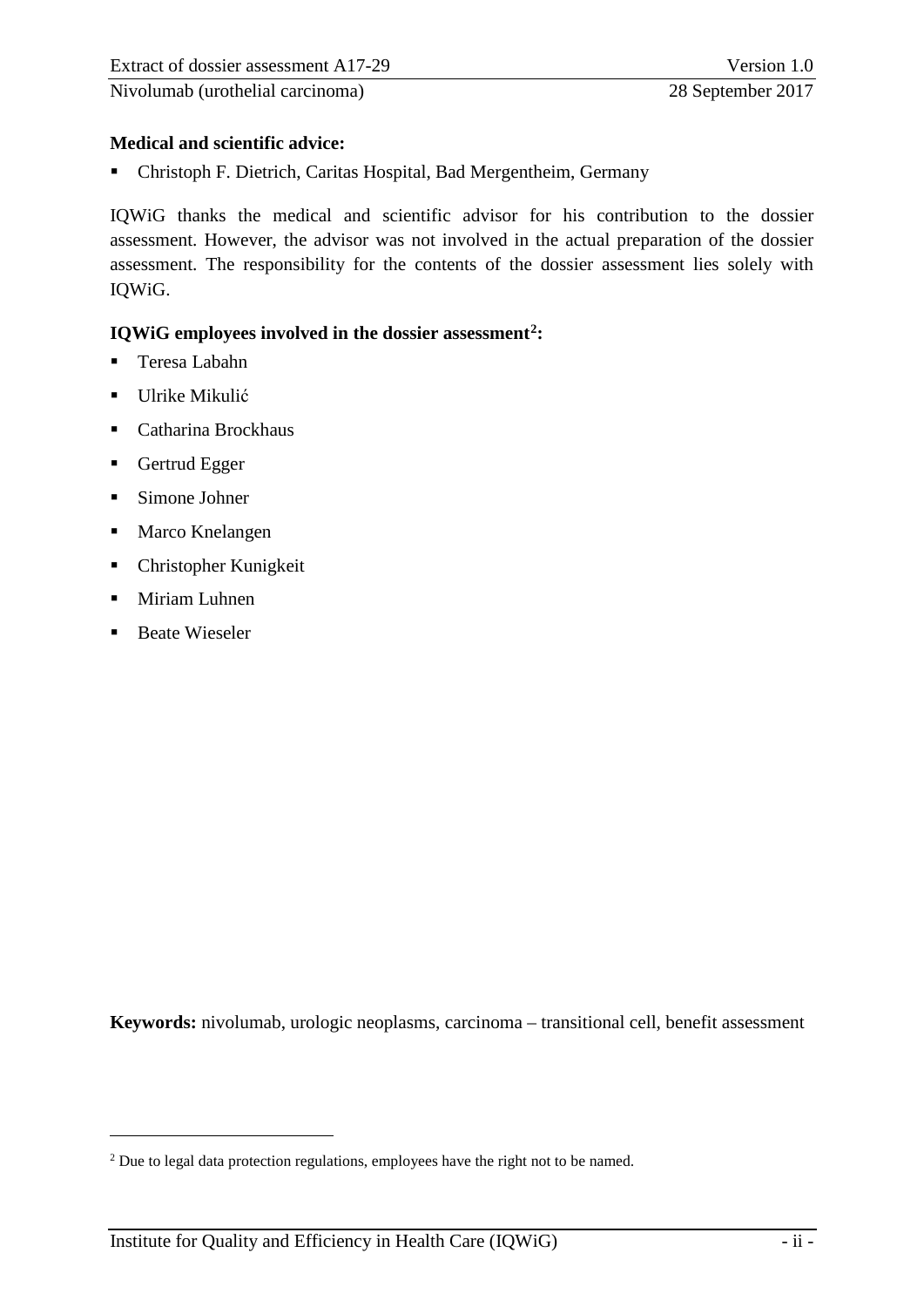# Table of contents

### **Page**

| $2.2^{\circ}$ |  |
|---------------|--|
|               |  |
|               |  |
|               |  |
|               |  |
|               |  |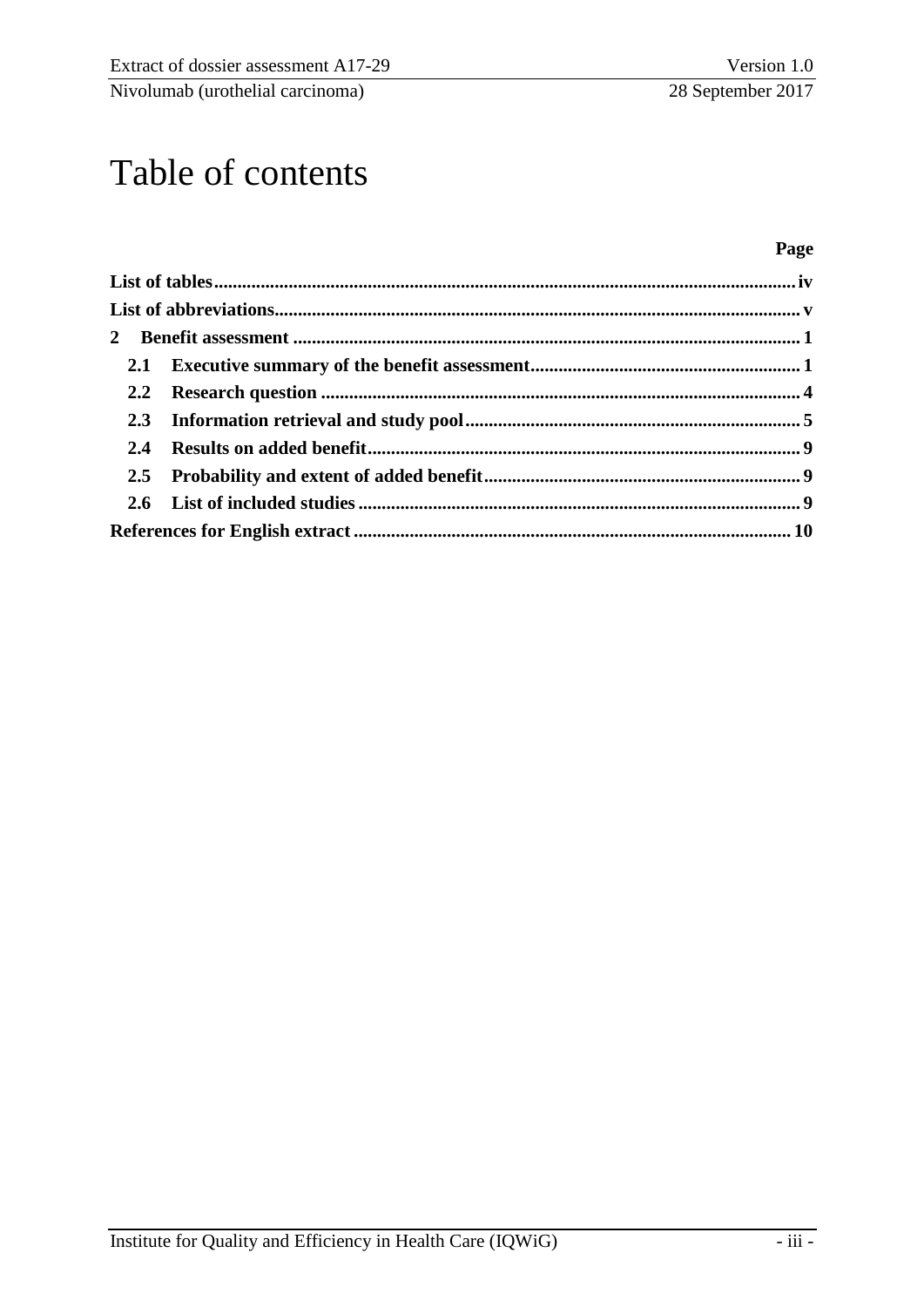**Page** 

# <span id="page-4-0"></span>**List of table[s3](#page-4-1)**

| Table 5: Study pool of the company – further investigations: nivolumab vs. vinflunine 6 |  |
|-----------------------------------------------------------------------------------------|--|
| Table 6: Overview of the data available in Module $4 H$ – further investigations:       |  |
|                                                                                         |  |
|                                                                                         |  |

<u>.</u>

<span id="page-4-1"></span><sup>3</sup> Table numbers start with "2" as numbering follows that of the full dossier assessment.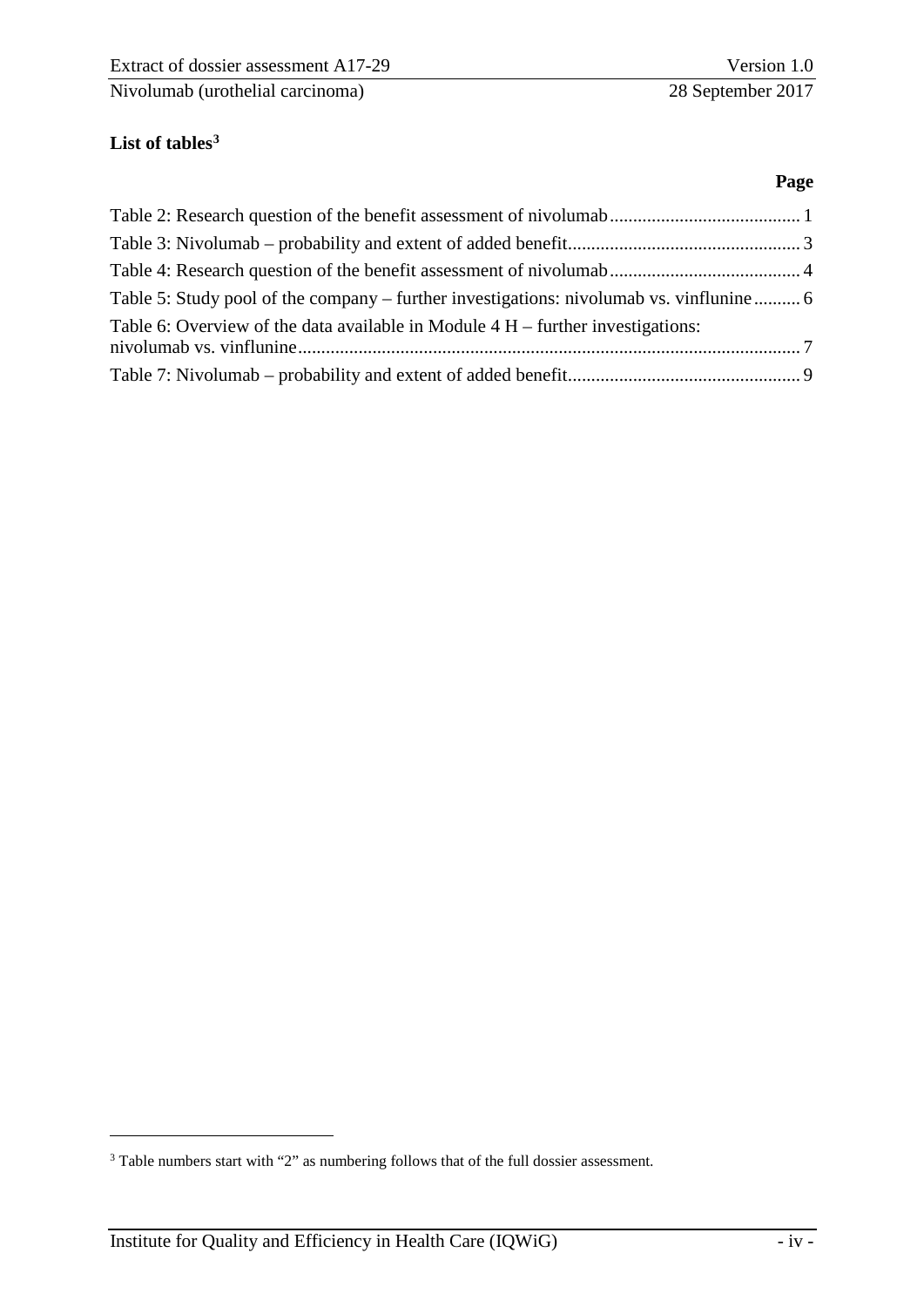# <span id="page-5-0"></span>**List of abbreviations**

| <b>Abbreviation</b> | <b>Meaning</b>                                                                                                            |
|---------------------|---------------------------------------------------------------------------------------------------------------------------|
| <b>ACT</b>          | appropriate comparator therapy                                                                                            |
| AE                  | adverse event                                                                                                             |
| <b>CTCAE</b>        | Common Terminology Criteria for Adverse Events                                                                            |
| <b>ECOG PS</b>      | <b>Eastern Cooperative Oncology Group Performance Status</b>                                                              |
| $G-BA$              | Gemeinsamer Bundesausschuss (Federal Joint Committee)                                                                     |
| IQWiG               | Institut für Qualität und Wirtschaftlichkeit im Gesundheitswesen<br>(Institute for Quality and Efficiency in Health Care) |
| <b>RCT</b>          | randomized controlled trial                                                                                               |
| <b>SAE</b>          | serious adverse event                                                                                                     |
| <b>SGB</b>          | Sozialgesetzbuch (Social Code Book)                                                                                       |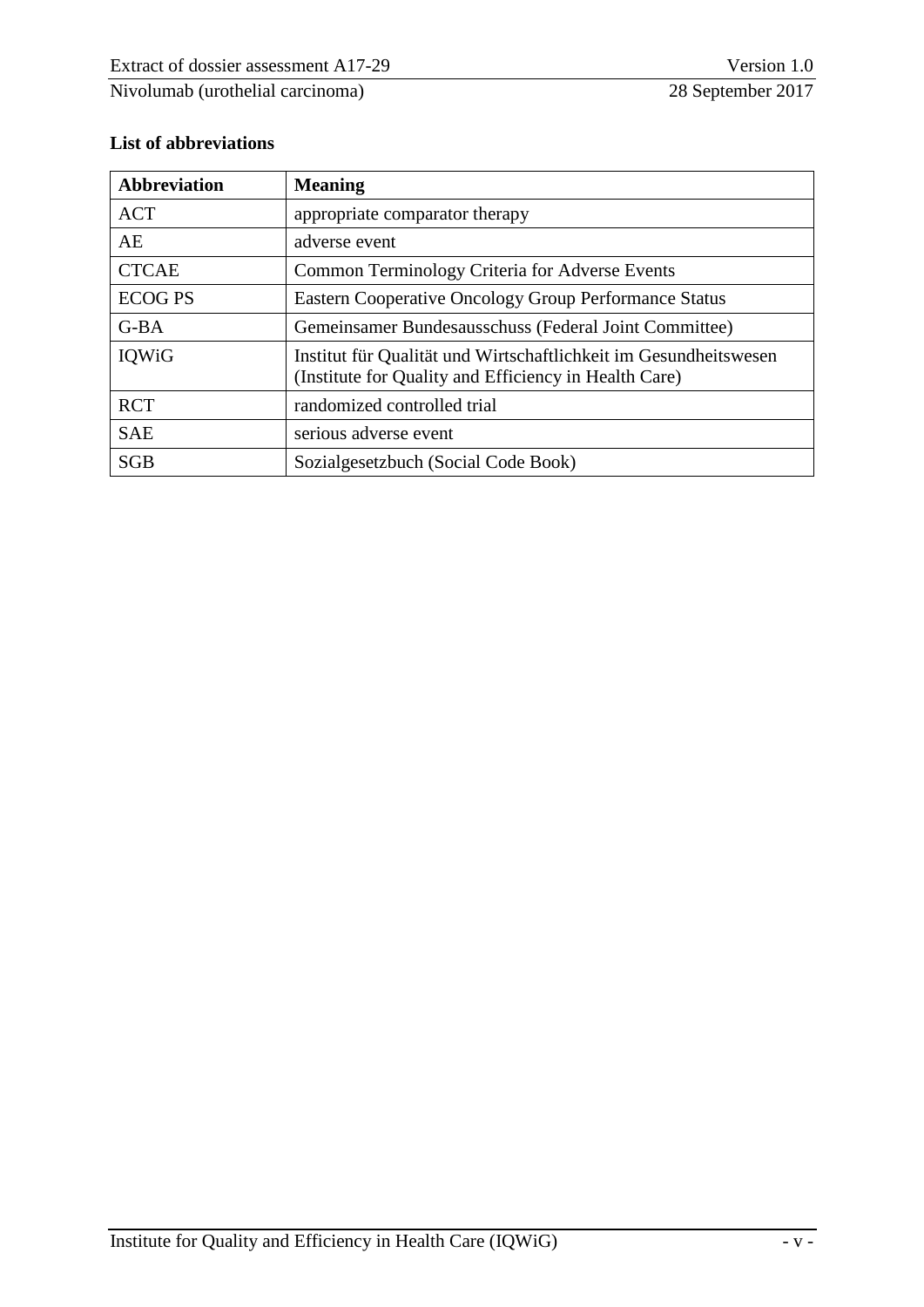#### <span id="page-6-0"></span>**2 Benefit assessment**

#### <span id="page-6-1"></span>**2.1 Executive summary of the benefit assessment**

#### **Background**

In accordance with §35a Social Code Book (SGB) V, the Federal Joint Committee (G-BA) commissioned the Institute for Quality and Efficiency in Health Care (IQWiG) to assess the benefit of the drug nivolumab. The assessment was based on a dossier compiled by the pharmaceutical company (hereinafter referred to as "the company"). The dossier was sent to IQWiG on 3 July 2017.

#### **Research question**

The aim of the present report was to assess the added benefit of nivolumab compared with the appropriate comparator therapy (ACT) in adult patients with locally advanced unresectable or metastatic urothelial carcinoma after failure of prior platinum-containing therapy.

[Table 2](#page-6-2) shows the research question of the benefit assessment of nivolumab.

| <b>Subindication</b>                                                                                                                                                       | ACT <sup>a, b</sup>                                                                                                                                                                                                                                           |
|----------------------------------------------------------------------------------------------------------------------------------------------------------------------------|---------------------------------------------------------------------------------------------------------------------------------------------------------------------------------------------------------------------------------------------------------------|
| Monotherapy for the treatment of locally<br>advanced unresectable or metastatic<br>urothelial carcinoma in adults after<br>failure of prior platinum-containing<br>therapy | For patients with early recurrence $(\leq 6 \text{ months})$ :<br>$\blacksquare$ vinflunine<br>For patients with late recurrence $(> 6 - 12$ months):<br>$\blacksquare$ vinflunine<br>or<br>$\blacksquare$ repeated cisplatin-based chemotherapy <sup>c</sup> |

<span id="page-6-2"></span>Table 2: Research question of the benefit assessment of nivolumab

a: Presentation of the respective ACT specified by the G-BA. In cases where the company, because of the G-BA's specification of the ACT, could choose a comparator therapy from several options, the respective choice of the company is printed in **bold**.

b: It is assumed for the present therapeutic indication that the treatment options mentioned above equally apply to patients with progression after platinum-based adjuvant/neoadjuvant chemotherapy.

c: For patients for whom this is an option, depending on course of disease, general condition and tolerability of the first-line treatment.

ACT: appropriate comparator therapy; G-BA: Federal Joint Committee

The company followed the G-BA's specification of the ACT. It chose vinflunine from the treatment options presented for patients with late recurrence.

The assessment was conducted by means of patient-relevant outcomes on the basis of the data provided by the company in the dossier.

#### **Results**

The company identified 5 studies and chose 1 arm from each of them for a comparison of individual arms from different studies for the benefit assessment.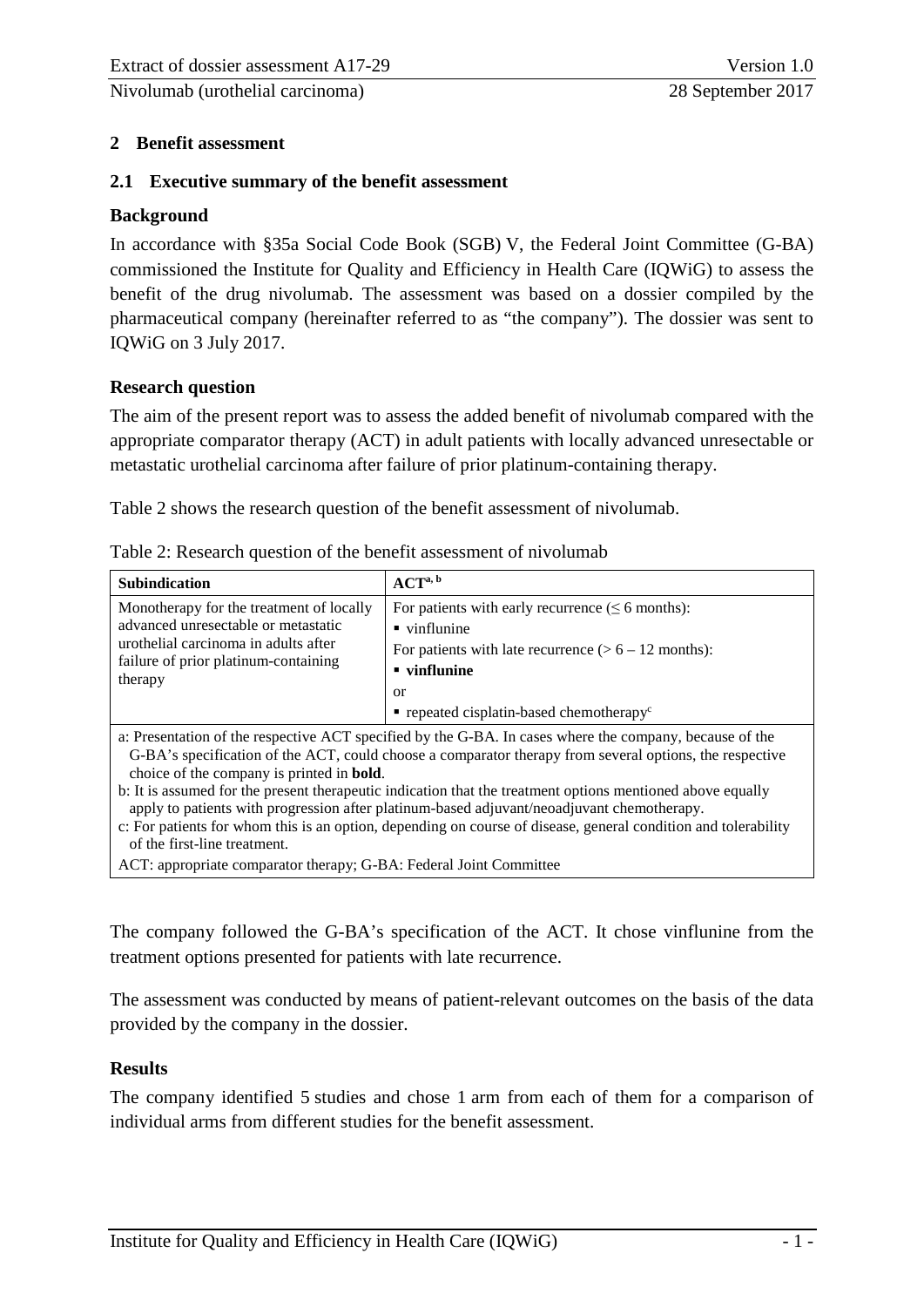For nivolumab, the company used 1 arm of study CA209-032 (hereinafter referred to as "CheckMate 032") and the single-arm study CA209-275 (hereinafter referred to as "CheckMate 275"). For the ACT vinflunine, the company included 1 arm of each of the studies Bellmunt 2009 and Bellmunt 2017 as well as the single-arm study Vaughn 2009. The patients in the 5 studies included by the company were adults with locally advanced unresectable or metastatic urothelial carcinoma with progression during or after platinumcontaining chemotherapy.

The data presented by the company were unsuitable to draw conclusions on the added benefit of nivolumab in comparison with the ACT. This is justified below:

# *Limitation of the presentation of specific adverse events (AEs) to chemotherapy-induced side effects*

The specific severe AEs presented by the company, which it used for the derivation of its added benefit, were an inadequate choice. In this choice, the company limited the analysis of specific AEs to the vinflunine-specific range of side effects with chemotherapy-induced events. The company did not include nivolumab-specific side effects – e.g. the immunerelated side effects typical of this monoclonal antibody – in the assessment. This limitation was inadequate.

The company's inadequate choice of specific AEs did not allow an assessment of the added benefit of nivolumab in comparison with vinflunine.

# *No large differences between nivolumab and vinflunine in the overall rates of AEs*

The added benefit of nivolumab in comparison with vinflunine cannot be assessed on the basis of the specific AEs chosen by the company. The data presented by the company on overall rates of severe AEs of Common Terminology Criteria for Adverse Events (CTCAE) grade 3–4, serious AEs (SAEs) and discontinuation due to AEs, in contrast, provide a more complete picture of AEs on both sides of the comparison. In contrast to the data on specific AEs, no large differences between the nivolumab studies and the vinflunine studies were shown. However, an added benefit from comparisons of individual arms from different studies can only be derived in the presence of very large effects.

Large differences between the nivolumab studies and the vinflunine studies were also not shown for the results presented by the company for the outcome "overall survival".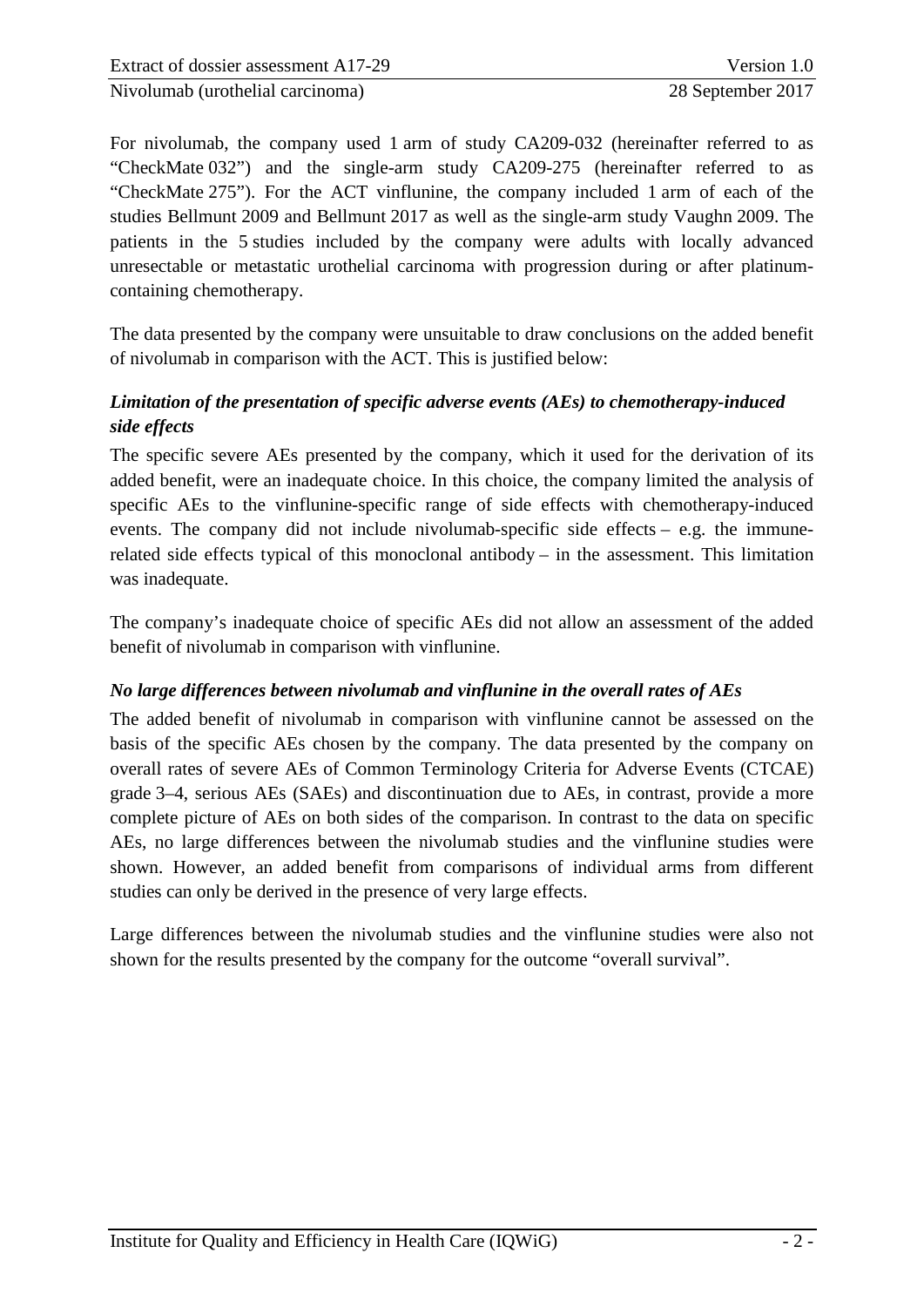# **Probability and extent of added benefit, patient groups with therapeutically important added benefit[4](#page-8-1)**

On the basis of the results presented, the probability and the extent of the added benefit of the drug nivolumab compared with the ACT is assessed as follows:

[Table 3](#page-8-0) presents a summary of the probability and extent of the added benefit of nivolumab.

| <b>Subindication</b>                                                                                                                                                       | ACT <sup>a, b</sup>                                                                                                                                                              | Probability and extent of<br>added benefit |  |
|----------------------------------------------------------------------------------------------------------------------------------------------------------------------------|----------------------------------------------------------------------------------------------------------------------------------------------------------------------------------|--------------------------------------------|--|
| Monotherapy for the treatment of<br>locally advanced unresectable or<br>metastatic urothelial carcinoma in<br>adults after failure of prior<br>platinum-containing therapy | For patients with early recurrence<br>$( \leq 6$ months):<br>$\blacksquare$ vinflunine<br>For patients with late recurrence<br>$(> 6 - 12$ months):<br>$\blacksquare$ vinflunine | Added benefit not proven                   |  |
|                                                                                                                                                                            | or<br>• repeated cisplatin-based<br>chemotherapy $\mathbf{v}^{\mathbf{c}}$                                                                                                       |                                            |  |

<span id="page-8-0"></span>

| Table 3: Nivolumab – probability and extent of added benefit |  |
|--------------------------------------------------------------|--|
|--------------------------------------------------------------|--|

a: Presentation of the respective ACT specified by the G-BA. In cases where the company, because of the G-BA's specification of the ACT, could choose a comparator therapy from several options, the respective choice of the company is printed in **bold**.

b: It is assumed for the present therapeutic indication that the treatment options mentioned above equally apply to patients with progression after platinum-based adjuvant/neoadjuvant chemotherapy.

c: For patients for whom this is an option, depending on course of disease, general condition and tolerability of the first-line treatment.

ACT: appropriate comparator therapy; G-BA: Federal Joint Committee

The G-BA decides on the added benefit.

-

<span id="page-8-1"></span><sup>4</sup> On the basis of the scientific data analysed, IQWiG draws conclusions on the (added) benefit or harm of an intervention for each patient-relevant outcome. Depending on the number of studies analysed, the certainty of their results, and the direction and statistical significance of treatment effects, conclusions on the probability of (added) benefit or harm are graded into 4 categories: (1) "proof", (2) "indication", (3) "hint", or (4) none of the first 3 categories applies (i.e., no data available or conclusions 1 to 3 cannot be drawn from the available data). The extent of added benefit or harm is graded into 3 categories: (1) major, (2) considerable, (3) minor (in addition, 3 further categories may apply: non-quantifiable extent of added benefit, no added benefit, or less benefit). For further details see [1,2].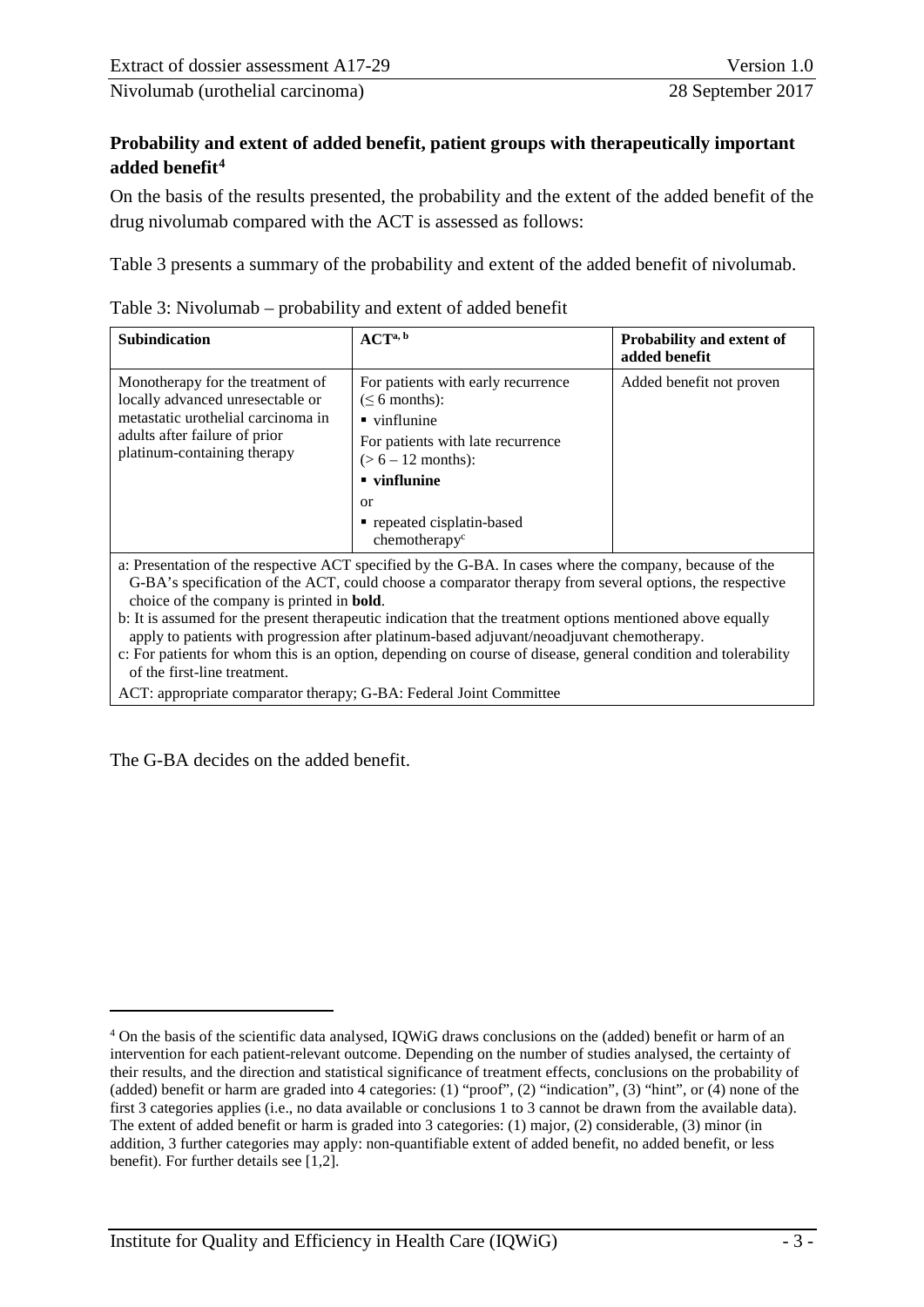# <span id="page-9-0"></span>**2.2 Research question**

The aim of the present report was to assess the added benefit of nivolumab compared with the ACT in adult patients with locally advanced unresectable or metastatic urothelial carcinoma after failure of prior platinum-containing therapy.

[Table 4](#page-9-1) shows the research question of the benefit assessment of nivolumab.

<span id="page-9-1"></span>

| Table 4: Research question of the benefit assessment of nivolumab |  |
|-------------------------------------------------------------------|--|
|-------------------------------------------------------------------|--|

| <b>Subindication</b>                                                                                                                                                       | ACT <sup>a, b</sup>                                                                                                                                                                                                                                   |
|----------------------------------------------------------------------------------------------------------------------------------------------------------------------------|-------------------------------------------------------------------------------------------------------------------------------------------------------------------------------------------------------------------------------------------------------|
| Monotherapy for the treatment of locally<br>advanced unresectable or metastatic<br>urothelial carcinoma in adults after<br>failure of prior platinum-containing<br>therapy | For patients with early recurrence ( $\leq 6$ months):<br>$\blacksquare$ vinflunine<br>For patients with late recurrence $(> 6 - 12$ months):<br>$\blacksquare$ vinflunine<br>0ľ<br>$\blacksquare$ repeated cisplatin-based chemotherapy <sup>c</sup> |

a: Presentation of the respective ACT specified by the G-BA. In cases where the company, because of the G-BA's specification of the ACT, could choose a comparator therapy from several options, the respective choice of the company is printed in **bold**.

b: It is assumed for the present therapeutic indication that the treatment options mentioned above equally apply to patients with progression after platinum-based adjuvant/neoadjuvant chemotherapy.

c: For patients for whom this is an option, depending on course of disease, general condition and tolerability of the first-line treatment.

ACT: appropriate comparator therapy; G-BA: Federal Joint Committee

The company followed the G-BA's specification of the ACT. It chose vinflunine from the treatment options presented for patients with late recurrence.

The assessment was conducted by means of patient-relevant outcomes on the basis of the data provided by the company in the dossier.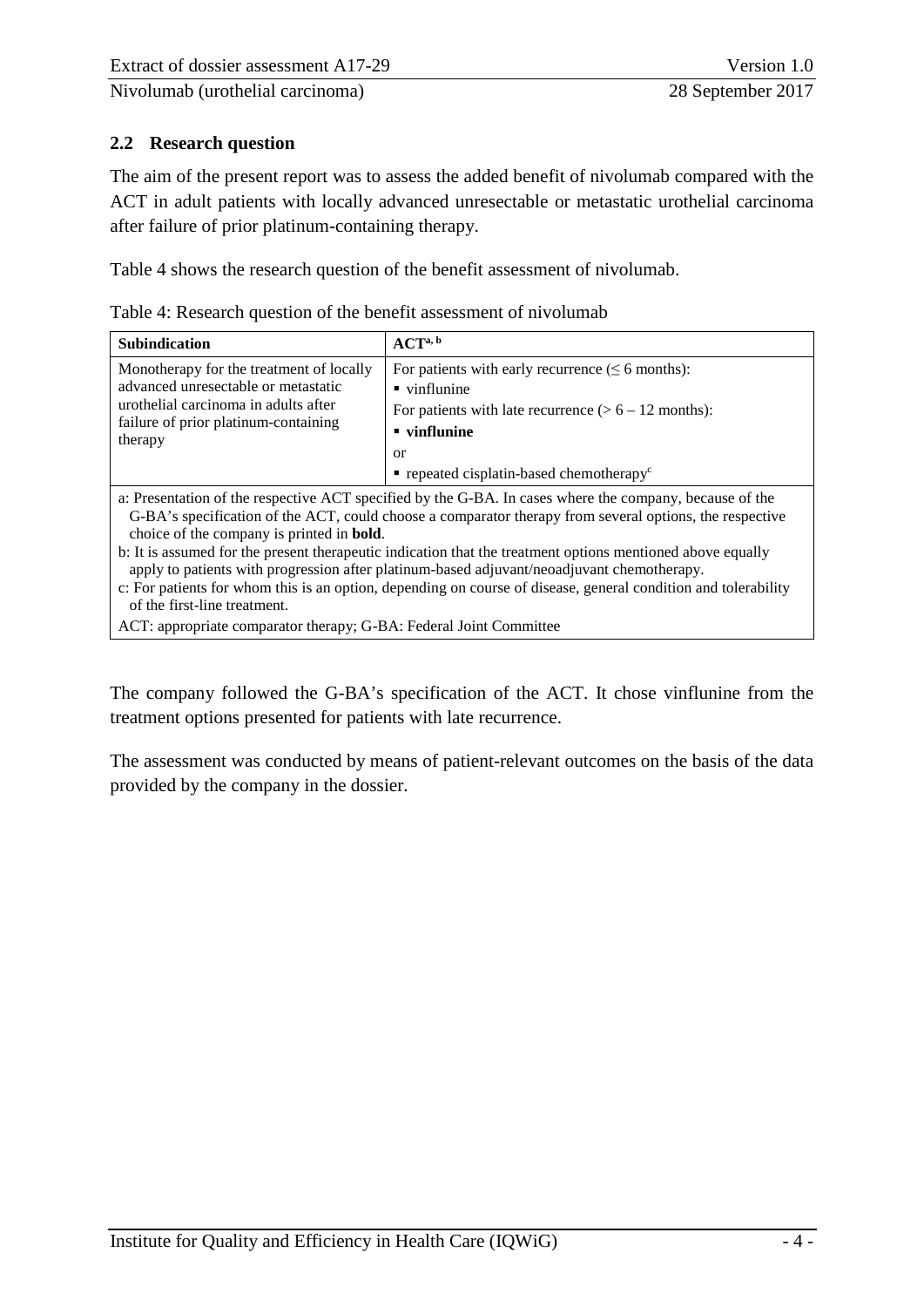# <span id="page-10-0"></span>**2.3 Information retrieval and study pool**

The study pool of the assessment was compiled on the basis of the following information:

Sources of the company in the dossier:

- study lists on nivolumab (status: 5 May 2017)
- bibliographical literature search on nivolumab (last search on 3 May 2017)
- search in trial registries for studies on nivolumab (last search on 4 May 2017)
- bibliographical literature search on the ACT (last search on 5 May 2017)
- search in trial registries for studies on the ACT (last search on 4 May 2017)

To check the completeness of the study pool:

- bibliographical literature search on nivolumab (last search on 13 July 2017)
- search in trial registries for studies on nivolumab (last search on 11 July 2017)
- bibliographical literature search on the ACT (last search on 13 July 2017)
- search in trial registries for studies on the ACT (last search on 14 July 2017)

The check identified no additional relevant study.

#### **Study pool of the company**

The company did not identify any randomized controlled trial (RCT) of direct comparison of nivolumab versus the ACT from the steps of information retrieval mentioned. Since the company did not find any comparative studies for indirect comparisons either, it conducted a search for further investigations. In this search, the company identified 5 studies, which it used for a comparison of individual arms from different studies for the benefit assessment.

[Table 5](#page-11-0) shows the studies included by the company as further investigations.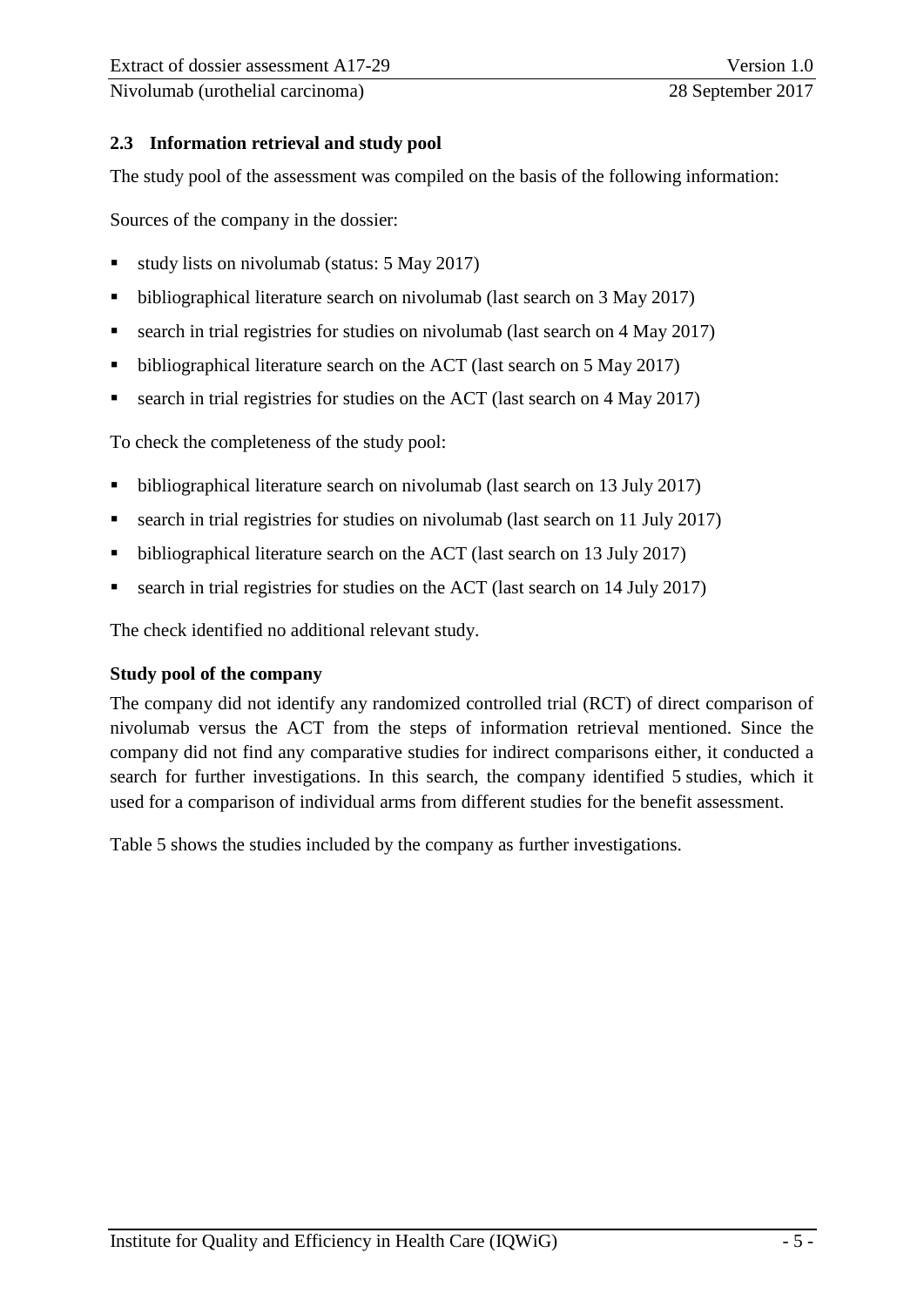| <b>Study</b>                     | <b>Study category</b>                                                                                                      |                              |                               |  |  |  |
|----------------------------------|----------------------------------------------------------------------------------------------------------------------------|------------------------------|-------------------------------|--|--|--|
|                                  | Study for approval of the<br>drug to be assessed                                                                           | Sponsored study <sup>a</sup> | Third-party study<br>(yes/no) |  |  |  |
|                                  | (yes/no)                                                                                                                   | (yes/no)                     |                               |  |  |  |
| <b>Studies with nivolumab</b>    |                                                                                                                            |                              |                               |  |  |  |
| CA209-032<br>(CheckMate $032b$ ) | Yes                                                                                                                        | Yes                          | N <sub>0</sub>                |  |  |  |
| CA209-275<br>(CheckMate $275b$ ) | Yes                                                                                                                        | Yes                          | N <sub>o</sub>                |  |  |  |
| <b>Studies with vinflunine</b>   |                                                                                                                            |                              |                               |  |  |  |
| Bellmunt 2009                    | No                                                                                                                         | N <sub>0</sub>               | Yes                           |  |  |  |
| Bellmunt 2017                    | No                                                                                                                         | N <sub>0</sub>               | <b>Yes</b>                    |  |  |  |
| Vaughn 2009                      | N <sub>0</sub>                                                                                                             | Yes <sup>c</sup>             | N <sub>0</sub>                |  |  |  |
|                                  | a: Study for which the company was sponsor.<br>b: In the following tables, the study is referred to with this designation. |                              |                               |  |  |  |

<span id="page-11-0"></span>Table 5: Study pool of the company – further investigations: nivolumab vs. vinflunine

b: In the following tables, the study is referred to with this designation.

c: The phase 2 study was sponsored by the company; then vinflunine was sold.

RCT: randomized controlled trial; vs.: versus

For nivolumab, the company identified 1 arm of study CA209-032 (hereinafter referred to as "CheckMate 032") [3] and the single-arm study CA209-275 (hereinafter referred to as "CheckMate 275") [4]. For the ACT vinflunine, the company included 1 arm of each of the studies Bellmunt 2009 [5] and Bellmunt 2017 [6] as well as the single-arm study Vaughn 2009 [7,8].

The patients in the 5 studies included by the company were adults with locally advanced unresectable or metastatic urothelial carcinoma with progression during or after platinumcontaining chemotherapy. Most patients were in good general condition (corresponding to an Eastern Cooperative Oncology Group Performance Status [ECOG PS] of 0 or 1). The patients' general condition according to ECOG PS was not recorded in the Vaughn 2009 study. In the Bellmunt 2009 study, over 70% of the patients included had an ECOG PS of 1, which is why the company presented this study only as sensitivity analysis in its comparison of individual arms from different studies. The company justified this with the explanation that, due to the distribution of the ECOG PS and the relevance of the ECOG PS as prognostic factor, the patients in this study tended to have a poorer prognosis than the patients in the nivolumab studies and that, as a result, the estimations in the historical comparison had a tendency to be biased in favour of nivolumab. Except for the patients in the Bellmunt 2009 study, for which the time points of progression after prior platinum-based chemotherapy were not reported, most patients in both nivolumab studies and in the vinflunine studies were patients with early recurrence (0 to  $\leq$  6 months).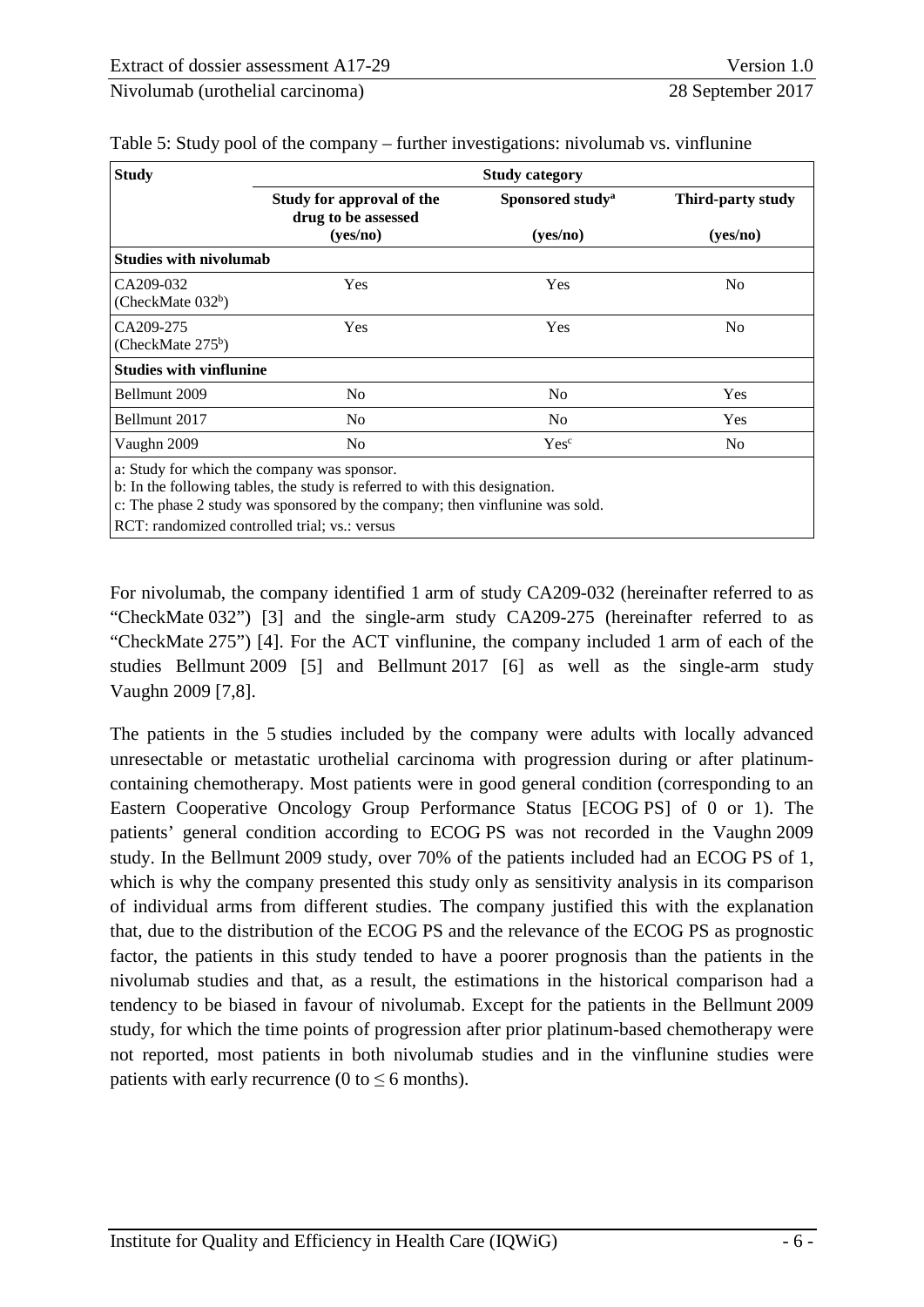| Extract of dossier assessment A17-29 | Version 1.0       |
|--------------------------------------|-------------------|
| Nivolumab (urothelial carcinoma)     | 28 September 2017 |

The 5 studies included by the company in the comparison of individual arms from different studies are described in Table 11, Table 12 and Table 13 in Appendix A of the full dossier assessment.

[Table 6](#page-12-0) shows an overview for which outcomes the company provided data in Module 4 H of the dossier.

<span id="page-12-0"></span>

| Table 6: Overview of the data available in Module $4 H$ – further investigations: nivolumab vs. |  |
|-------------------------------------------------------------------------------------------------|--|
| vinflunine                                                                                      |  |

| <b>Study</b>                                                                        |                    |                                                                          |                                                                 |        | <b>Outcomes</b>                    |                                         |                           |                         |
|-------------------------------------------------------------------------------------|--------------------|--------------------------------------------------------------------------|-----------------------------------------------------------------|--------|------------------------------------|-----------------------------------------|---------------------------|-------------------------|
|                                                                                     | survival<br>verall | and<br>$QLQ-C30$<br><b>EORTC</b><br>ର<br>Morbidity<br>5D<br>$\mathbf{E}$ | of life<br>Health-related quality<br>C30<br>QTÒ<br><b>EORTC</b> | 中<br>m | AEs<br>ៜ<br>due<br>Discontinuation | grade 3-<br>AES (CTCAE<br><b>Severe</b> | AEs<br>Nivolumab-specific | ÷<br>Vinflunine-specifi |
| Nivolumab studies                                                                   | Yes                | Yes                                                                      | Yes                                                             | Yes    | Yes                                | Yes                                     | $(No)^b$                  | Yes                     |
| Vinflunine studies                                                                  | Yes                | No <sup>c</sup>                                                          | No <sup>c</sup>                                                 | Yes    | Yes                                | Yes                                     | No <sup>c</sup>           | Yes                     |
| a: Severe AEs of CTCAE grade $\geq$ 3 were also reported for the nivolumab studies. |                    |                                                                          |                                                                 |        |                                    |                                         |                           |                         |

b: In Module 4 H of the dossier, the company presented only severe AEs (PT and SOC) of CTCAE grade 3–4 with a frequency of  $\geq$  5%.

c: Outcome not reported in the publications on the vinflunine studies.

AE: adverse event; CTCAE: Common Terminology Criteria for Adverse Events; EORTC: European Organisation for Research and Treatment of Cancer; EQ-5D: European Quality of Life-5 Dimensions; QLQ-C30: Quality of Life Questionnaire-Core 30; PT: Preferred Term; SAE: serious adverse event; SOC: System Organ Class; VAS: visual analogue scale; vs.: versus

For the nivolumab studies, the company presented data on overall survival, morbidity, healthrelated quality of life and AEs. For nivolumab-specific AEs, it presented only severe AEs of CTCAE grade 3–4 with a frequency of  $\geq$  5%. For the vinflunine studies, in contrast, data were available on overall survival and AEs, but not on morbidity and health-related quality of life.

Based on a comparison of individual arms from different studies, the company overall derived a hint of a major added benefit of nivolumab in comparison with vinflunine for patients with early and late recurrence. The company based its assessment on large differences between nivolumab and vinflunine for specific severe AEs (CTCAE grade 3–4). It rated the effects of leukopenia and neutropenia as dramatic. In addition, the company derived an added benefit at outcome level from statistically significant differences for the overall rate of severe AEs (CTCAE grade 3–4) and for individual severe AEs of CTCAE grade 3–4 (anaemia, febrile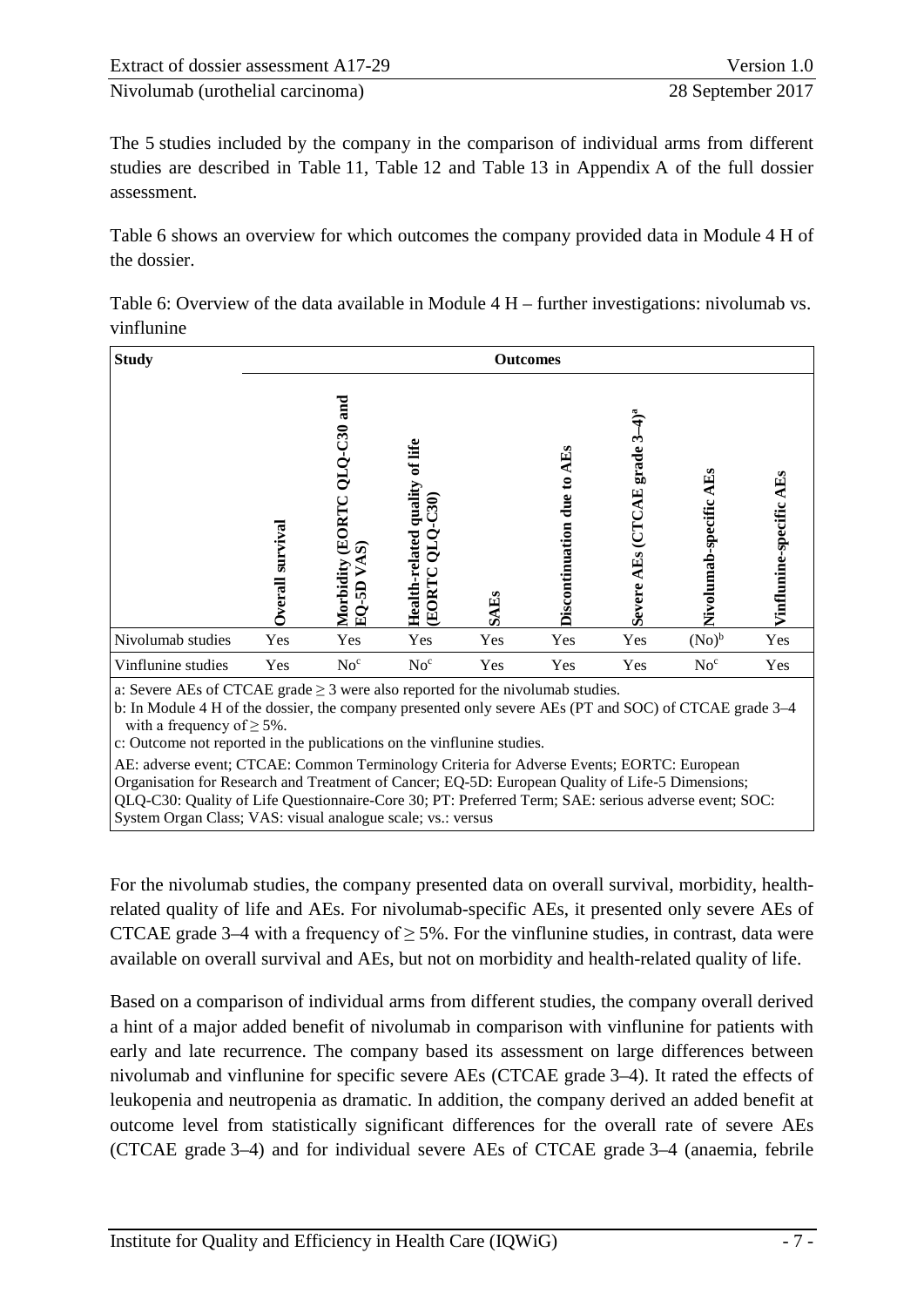neutropenia, thrombocytopenia, treatment discontinuation due to severe neutropenia/leukopenia).

The company's assessment on the added benefit was not followed because the data presented by the company were unsuitable to derive an added benefit of nivolumab in comparison with the ACT. This is justified below.

# **Limitation of the presentation of specific AEs to chemotherapy-induced side effects**

For AEs, the company presented results on the overall rates of AEs (AEs of CTCAE grade 3-4, SAEs, discontinuation due to AEs) in its dossier. In addition, it described results on specific AEs of CTCAE grade 3–4 (anaemia, febrile neutropenia, leukopenia, neutropenia, thrombocytopenia, treatment discontinuation due to febrile neutropenia, treatment discontinuation due to severe neutropenia/leukopenia). The company justified the choice of the AE categories presented and the specific AEs of CTCAE grade 3–4 with the availability of the data for nivolumab and vinflunine.

The choice of specific AEs was not accepted. The specific severe AEs presented by the company, which it used for the derivation of its added benefit, were an inadequate choice. In this choice, the company limited the analysis of specific AEs to the vinflunine-specific range of side effects with chemotherapy-induced events. The company did not include nivolumabspecific side effects  $[9] - e.g.$  the immune-related side effects typical of this monoclonal antibody – in the assessment. This limitation of specific AEs to chemotherapy-induced events and the derivation of an added benefit based on events with such limitation was inadequate.

Nivolumab-specific immune-related AEs are presented as additional information in Appendix B (Table 14 and Table 15) of the full dossier assessment. Except for endocrine immune-related AEs, only results for patients treated with immunomodulating drugs were available. To provide an overall picture of the AEs that occurred in both nivolumab studies, severe AEs (CTCAE grade 3–4 and 5) are additionally presented (see Table 16 and Table 17 in Appendix B of the full dossier assessment).

The inadequate choice of specific AEs presented by the company in Module 4 H did not allow an assessment of the added benefit of nivolumab in comparison with vinflunine.

# **No large differences between nivolumab and vinflunine in the overall rates of AEs**

The added benefit of nivolumab in comparison with vinflunine cannot be assessed on the basis of the specific AEs chosen by the company. The data presented by the company on overall rates of severe AEs of CTCAE grade 3–4, SAEs, and discontinuation due to AEs (see Table 18 in Appendix B) provide a more complete picture of AEs on both sides of the comparison. In contrast to the data on specific AEs, no large differences between the nivolumab studies and the vinflunine studies were shown. However, an added benefit from comparisons of individual arms from different studies can only be derived in the presence of very large effects.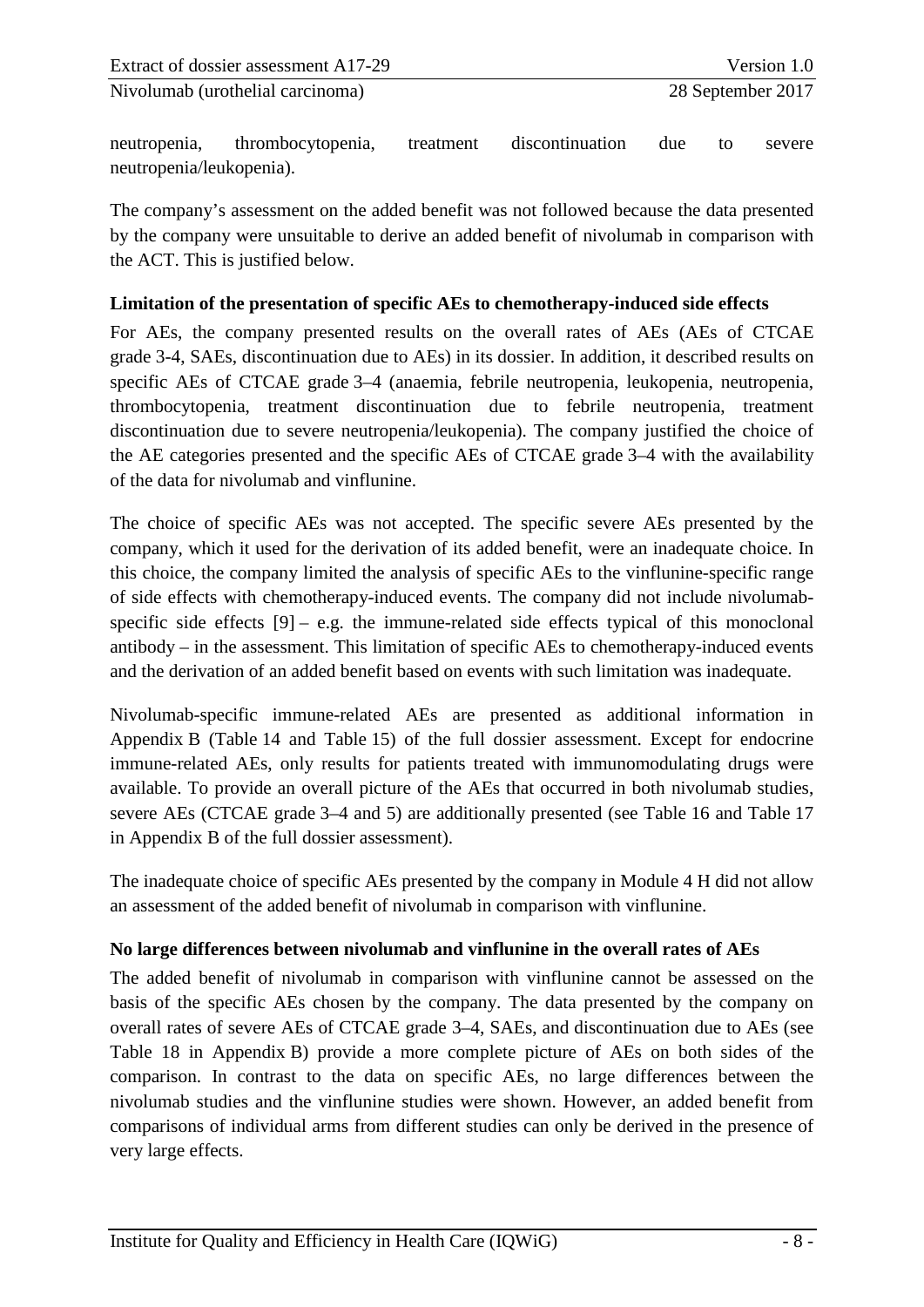| Extract of dossier assessment A17-29 | Version 1.0       |
|--------------------------------------|-------------------|
| Nivolumab (urothelial carcinoma)     | 28 September 2017 |

Large differences between the nivolumab studies and the vinflunine studies were also not shown for the results presented by the company for the outcome "overall survival".

#### <span id="page-14-0"></span>**2.4 Results on added benefit**

No suitable data were available for the assessment of nivolumab in adult patients with locally advanced unresectable or metastatic urothelial carcinoma after failure of prior platinumcontaining therapy. Hence there was no hint of an added benefit of nivolumab in comparison with the ACT. An added benefit is therefore not proven.

#### <span id="page-14-1"></span>**2.5 Probability and extent of added benefit**

The result of the assessment of the added benefit of nivolumab in comparison with the ACT is summarized in [Table 7.](#page-14-3)

| <b>Subindication</b>                                                                                                                                                       | ACT <sup>a, b</sup>                                                                                                                                                                                                                                 | Probability and extent of<br>added benefit |
|----------------------------------------------------------------------------------------------------------------------------------------------------------------------------|-----------------------------------------------------------------------------------------------------------------------------------------------------------------------------------------------------------------------------------------------------|--------------------------------------------|
| Monotherapy for the treatment of<br>locally advanced unresectable or<br>metastatic urothelial carcinoma in<br>adults after failure of prior<br>platinum-containing therapy | For patients with early recurrence<br>$($ $\leq$ 6 months):<br>$\blacksquare$ vinflunine<br>For patients with late recurrence<br>$(> 6 - 12$ months):<br>$\blacksquare$ vinflunine<br>or<br>• repeated cisplatin-based<br>chemotherapy <sup>c</sup> | Added benefit not proven                   |

<span id="page-14-3"></span>Table 7: Nivolumab – probability and extent of added benefit

a: Presentation of the respective ACT specified by the G-BA. In cases where the company, because of the G-BA's specification of the ACT, could choose a comparator therapy from several options, the respective choice of the company is printed in **bold**.

b: It is assumed for the present therapeutic indication that the treatment options mentioned above equally apply to patients with progression after platinum-based adjuvant/neoadjuvant chemotherapy.

c: For patients for whom this is an option, depending on course of disease, general condition and tolerability of the first-line treatment.

ACT: appropriate comparator therapy; G-BA: Federal Joint Committee

The assessment described above deviates from that of the company, which derived a hint of a major added benefit of nivolumab in comparison with vinflunine as ACT.

The G-BA decides on the added benefit.

#### <span id="page-14-2"></span>**2.6 List of included studies**

Not applicable as the company presented no suitable data for the benefit assessment.